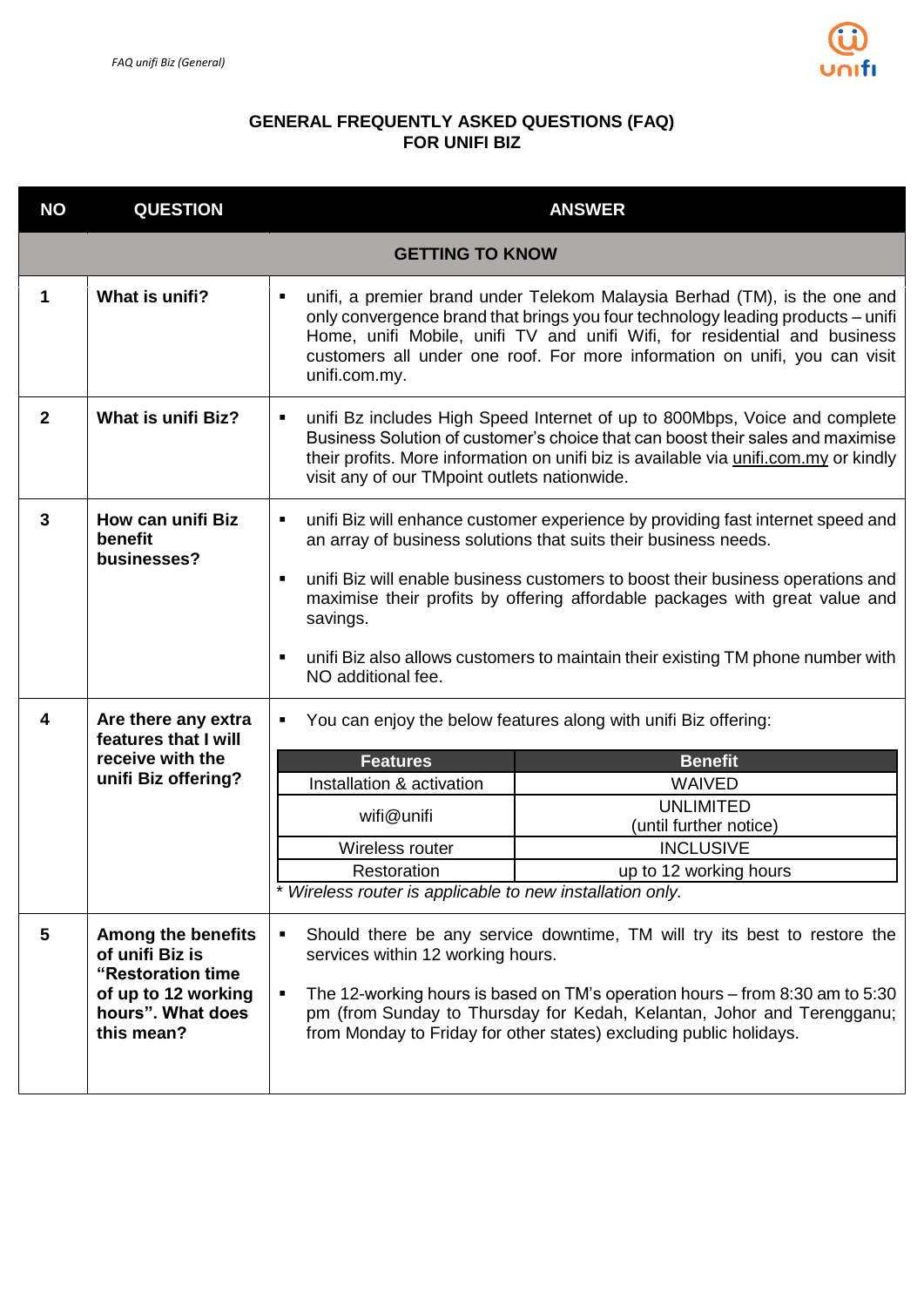

**6 What are the Add-Ons offered to customers of unifi Biz?**

 Customers can pick and choose their preferred Add-Ons that will boost their broadband experience. Add-Ons for unifi Biz are as below:

| <b>NO</b>      | <b>ADD-ONS</b>                      | <b>DESCRIPTION</b>                                                                                                   | <b>OFFERING</b>                                                                                                                                                                                                                                                                                                                                                  |
|----------------|-------------------------------------|----------------------------------------------------------------------------------------------------------------------|------------------------------------------------------------------------------------------------------------------------------------------------------------------------------------------------------------------------------------------------------------------------------------------------------------------------------------------------------------------|
| 1.             | Simple<br><b>Voice Plus</b><br>Plan | Voice package<br>for national call<br>with affordable<br>monthly<br>commitment                                       | <b>Additional from as low as</b><br>RM30/month<br>Inclusive usage up to RM70<br>RM30 rebate for usage more<br>than RM150                                                                                                                                                                                                                                         |
| 2.             | Voice IDD                           | Voice package<br>for international<br>call with<br>affordable<br>monthly<br>commitment                               | <b>Additional RM30/month</b><br>Inclusive 500 minutes to<br>$\bullet$<br>selected 8 countries.<br>Beyond rate at 20sen/min                                                                                                                                                                                                                                       |
| 3              | Additional<br>voice line            | Multiple voice line<br>solution to unifi<br>customers                                                                | <b>Additional from as low as</b><br>RM45/month<br>Free Single Line Telephone<br>(SLT) or DECT Phone per<br>line<br>Call rates:<br>5 sen/min to fixed and<br>$\circ$<br>15 sen/min to mobile<br>$\circ$                                                                                                                                                           |
| $\overline{4}$ | unifi Mobile                        | Unlimited<br>experience for<br>never-ending<br>data, calls and<br>SMS with our unifi<br>mobilebiz<br>postpaid plan   | <b>Plans from as low as</b><br>RM99/month<br><b>Unlimited Data</b><br><b>Unlimited Calls</b><br>$\bullet$<br><b>Unlimited SMS</b><br>$\bullet$<br><b>Additional plans from as low</b><br>as RM79/month per line when<br>you subscribe to 5 lines or<br>more<br><b>Unlimited Data</b><br>$\bullet$<br><b>Unlimited Calls</b><br>$\bullet$<br><b>Unlimited SMS</b> |
| 5              | Fixed IP                            | Fixed IP<br>assigned for<br>hosting<br>capabilities and<br>easy<br>maintenance<br>with lower cost                    | <b>Additional from</b><br>1 Fixed IP RM200/month<br>5 Fixed IP RM300/month                                                                                                                                                                                                                                                                                       |
| 6              | SurePay™                            | Payment and<br>collection<br>solution that<br>accept debit and<br>credit card with<br>mobile Point of<br>sales (POS) | <b>Additional from as low as</b><br>RM25/month<br>Accept debit & credit card<br>payment<br>Secure & easy accessible                                                                                                                                                                                                                                              |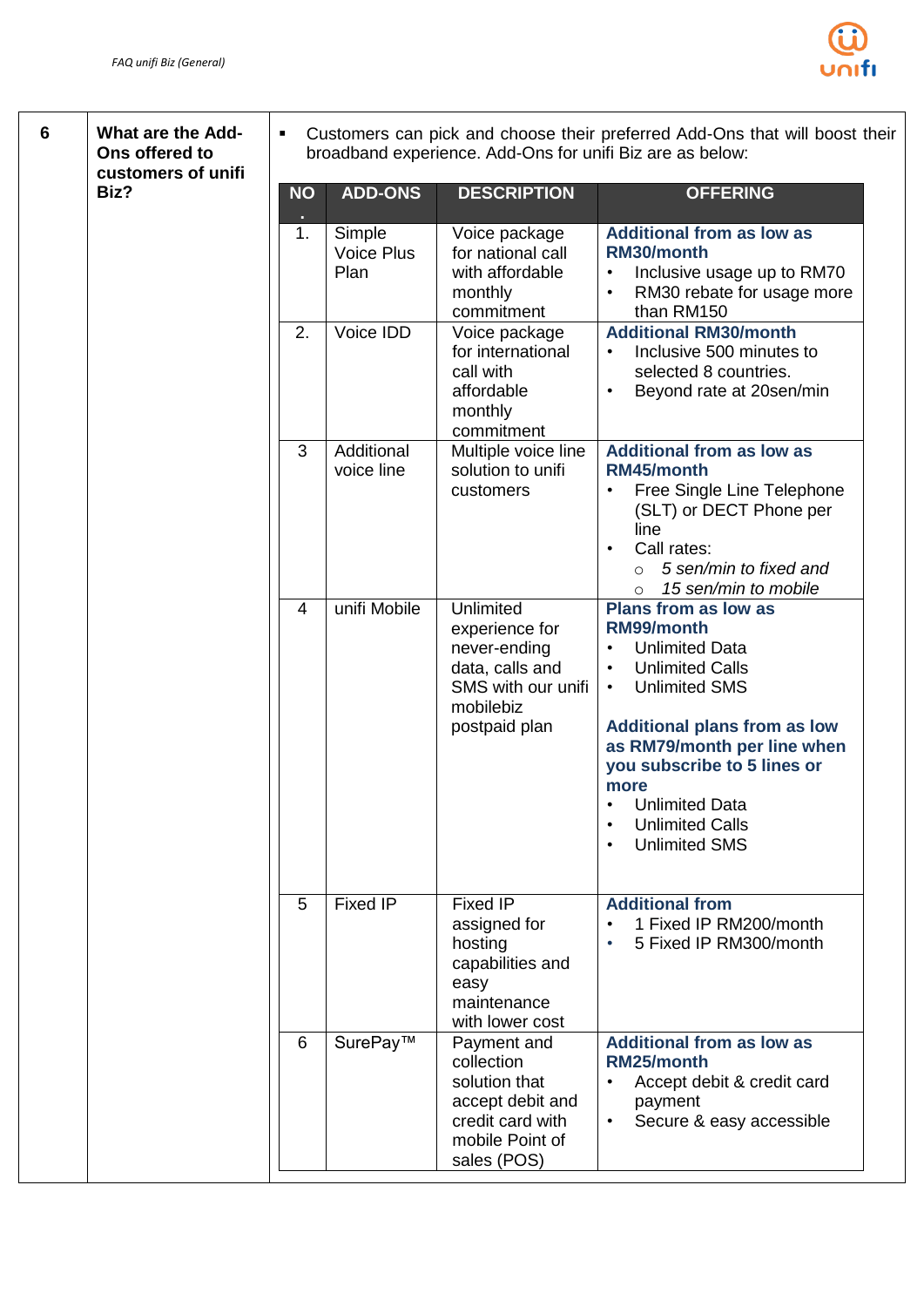

| <b>Additional from as low as</b><br>SurePay<br>7<br>Payment and<br><b>POS™</b><br>collection<br>RM99/month<br>solution that<br><b>GST Ready</b><br>$\bullet$<br>Accept cash payment<br>accept cash with<br>$\bullet$<br>Cloud Point of<br>Secure & easy accessible<br>$\bullet$<br>Sales (POS)<br><b>Additional from as low as RM99</b><br>8<br>Provide a<br>Security<br>/ 1 unit IP camera/month<br>and<br>complete<br>Surveillance<br>business and<br>Real time monitoring service<br>home security<br>solution with<br>real-time<br>monitoring<br>service<br>unifi TV for<br>More than 100<br>9<br><b>Additional from as low as</b><br>channels to<br><b>RM70/month</b><br><b>Business</b><br>choose from<br>Best world class<br>entertainment<br>Choose from over 100<br>channels (Fun Pack or<br><b>Corporate Pack or Sports</b><br>Pack)<br><b>Additional from as low as</b><br>10<br>Instaweb<br>Instantly convert<br><b>RM49.90/month</b><br>your Facebook<br>1-Year domain with<br>page into a<br>website<br>webhosting<br>Unlimited pages with<br>$\bullet$<br>maintenance & support<br>$\overline{7}$<br>What is the contract<br>The contract period and penalty for unifi Biz and its Add-Ons vary. Please<br>$\blacksquare$<br>refer to the table below for more information:<br>period for unifi Biz<br>and its Add-Ons? Is<br><b>ITEMS</b><br>there any penalty<br>NO.<br><b>CONTRACT</b><br><b>PENALTY IF</b><br>imposed if I<br><b>PERIOD</b><br><b>TERMINATION WITHIN</b><br>terminate the<br><b>CONTACT PERIOD</b><br>services within the<br>unifi Biz<br>1.<br>24 months<br>The remaining months of<br>contract period?<br>monthly subscription fee of<br>unifi Biz package (price<br>before discount).<br>2.<br>unifi Mobile<br><b>Not</b><br>Not Applicable<br>Applicable<br>Not Applicable<br>3.<br>Simple Voice<br><b>Not</b><br>Applicable<br>Plus<br>Voice IDD<br>1 month of subscription fee<br>1 month<br>4.<br>RM200/line<br>24 month<br>5.<br>Additional<br>voice line<br><b>Fixed IP</b><br>12 months<br><b>RM200</b><br>6.<br>SurePay™<br><b>Not</b><br>Not Applicable<br>7.<br>Applicable<br>8.<br><b>SurePay</b><br>24 months<br>2 months of<br><b>POS™</b><br>subscription fees |  |  |  |  |
|--------------------------------------------------------------------------------------------------------------------------------------------------------------------------------------------------------------------------------------------------------------------------------------------------------------------------------------------------------------------------------------------------------------------------------------------------------------------------------------------------------------------------------------------------------------------------------------------------------------------------------------------------------------------------------------------------------------------------------------------------------------------------------------------------------------------------------------------------------------------------------------------------------------------------------------------------------------------------------------------------------------------------------------------------------------------------------------------------------------------------------------------------------------------------------------------------------------------------------------------------------------------------------------------------------------------------------------------------------------------------------------------------------------------------------------------------------------------------------------------------------------------------------------------------------------------------------------------------------------------------------------------------------------------------------------------------------------------------------------------------------------------------------------------------------------------------------------------------------------------------------------------------------------------------------------------------------------------------------------------------------------------------------------------------------------------------------------------------------------------------------------------------------------------------------------------------------------------|--|--|--|--|
|                                                                                                                                                                                                                                                                                                                                                                                                                                                                                                                                                                                                                                                                                                                                                                                                                                                                                                                                                                                                                                                                                                                                                                                                                                                                                                                                                                                                                                                                                                                                                                                                                                                                                                                                                                                                                                                                                                                                                                                                                                                                                                                                                                                                                    |  |  |  |  |
|                                                                                                                                                                                                                                                                                                                                                                                                                                                                                                                                                                                                                                                                                                                                                                                                                                                                                                                                                                                                                                                                                                                                                                                                                                                                                                                                                                                                                                                                                                                                                                                                                                                                                                                                                                                                                                                                                                                                                                                                                                                                                                                                                                                                                    |  |  |  |  |
|                                                                                                                                                                                                                                                                                                                                                                                                                                                                                                                                                                                                                                                                                                                                                                                                                                                                                                                                                                                                                                                                                                                                                                                                                                                                                                                                                                                                                                                                                                                                                                                                                                                                                                                                                                                                                                                                                                                                                                                                                                                                                                                                                                                                                    |  |  |  |  |
|                                                                                                                                                                                                                                                                                                                                                                                                                                                                                                                                                                                                                                                                                                                                                                                                                                                                                                                                                                                                                                                                                                                                                                                                                                                                                                                                                                                                                                                                                                                                                                                                                                                                                                                                                                                                                                                                                                                                                                                                                                                                                                                                                                                                                    |  |  |  |  |
|                                                                                                                                                                                                                                                                                                                                                                                                                                                                                                                                                                                                                                                                                                                                                                                                                                                                                                                                                                                                                                                                                                                                                                                                                                                                                                                                                                                                                                                                                                                                                                                                                                                                                                                                                                                                                                                                                                                                                                                                                                                                                                                                                                                                                    |  |  |  |  |
|                                                                                                                                                                                                                                                                                                                                                                                                                                                                                                                                                                                                                                                                                                                                                                                                                                                                                                                                                                                                                                                                                                                                                                                                                                                                                                                                                                                                                                                                                                                                                                                                                                                                                                                                                                                                                                                                                                                                                                                                                                                                                                                                                                                                                    |  |  |  |  |
|                                                                                                                                                                                                                                                                                                                                                                                                                                                                                                                                                                                                                                                                                                                                                                                                                                                                                                                                                                                                                                                                                                                                                                                                                                                                                                                                                                                                                                                                                                                                                                                                                                                                                                                                                                                                                                                                                                                                                                                                                                                                                                                                                                                                                    |  |  |  |  |
|                                                                                                                                                                                                                                                                                                                                                                                                                                                                                                                                                                                                                                                                                                                                                                                                                                                                                                                                                                                                                                                                                                                                                                                                                                                                                                                                                                                                                                                                                                                                                                                                                                                                                                                                                                                                                                                                                                                                                                                                                                                                                                                                                                                                                    |  |  |  |  |
|                                                                                                                                                                                                                                                                                                                                                                                                                                                                                                                                                                                                                                                                                                                                                                                                                                                                                                                                                                                                                                                                                                                                                                                                                                                                                                                                                                                                                                                                                                                                                                                                                                                                                                                                                                                                                                                                                                                                                                                                                                                                                                                                                                                                                    |  |  |  |  |
|                                                                                                                                                                                                                                                                                                                                                                                                                                                                                                                                                                                                                                                                                                                                                                                                                                                                                                                                                                                                                                                                                                                                                                                                                                                                                                                                                                                                                                                                                                                                                                                                                                                                                                                                                                                                                                                                                                                                                                                                                                                                                                                                                                                                                    |  |  |  |  |
|                                                                                                                                                                                                                                                                                                                                                                                                                                                                                                                                                                                                                                                                                                                                                                                                                                                                                                                                                                                                                                                                                                                                                                                                                                                                                                                                                                                                                                                                                                                                                                                                                                                                                                                                                                                                                                                                                                                                                                                                                                                                                                                                                                                                                    |  |  |  |  |
|                                                                                                                                                                                                                                                                                                                                                                                                                                                                                                                                                                                                                                                                                                                                                                                                                                                                                                                                                                                                                                                                                                                                                                                                                                                                                                                                                                                                                                                                                                                                                                                                                                                                                                                                                                                                                                                                                                                                                                                                                                                                                                                                                                                                                    |  |  |  |  |
|                                                                                                                                                                                                                                                                                                                                                                                                                                                                                                                                                                                                                                                                                                                                                                                                                                                                                                                                                                                                                                                                                                                                                                                                                                                                                                                                                                                                                                                                                                                                                                                                                                                                                                                                                                                                                                                                                                                                                                                                                                                                                                                                                                                                                    |  |  |  |  |
|                                                                                                                                                                                                                                                                                                                                                                                                                                                                                                                                                                                                                                                                                                                                                                                                                                                                                                                                                                                                                                                                                                                                                                                                                                                                                                                                                                                                                                                                                                                                                                                                                                                                                                                                                                                                                                                                                                                                                                                                                                                                                                                                                                                                                    |  |  |  |  |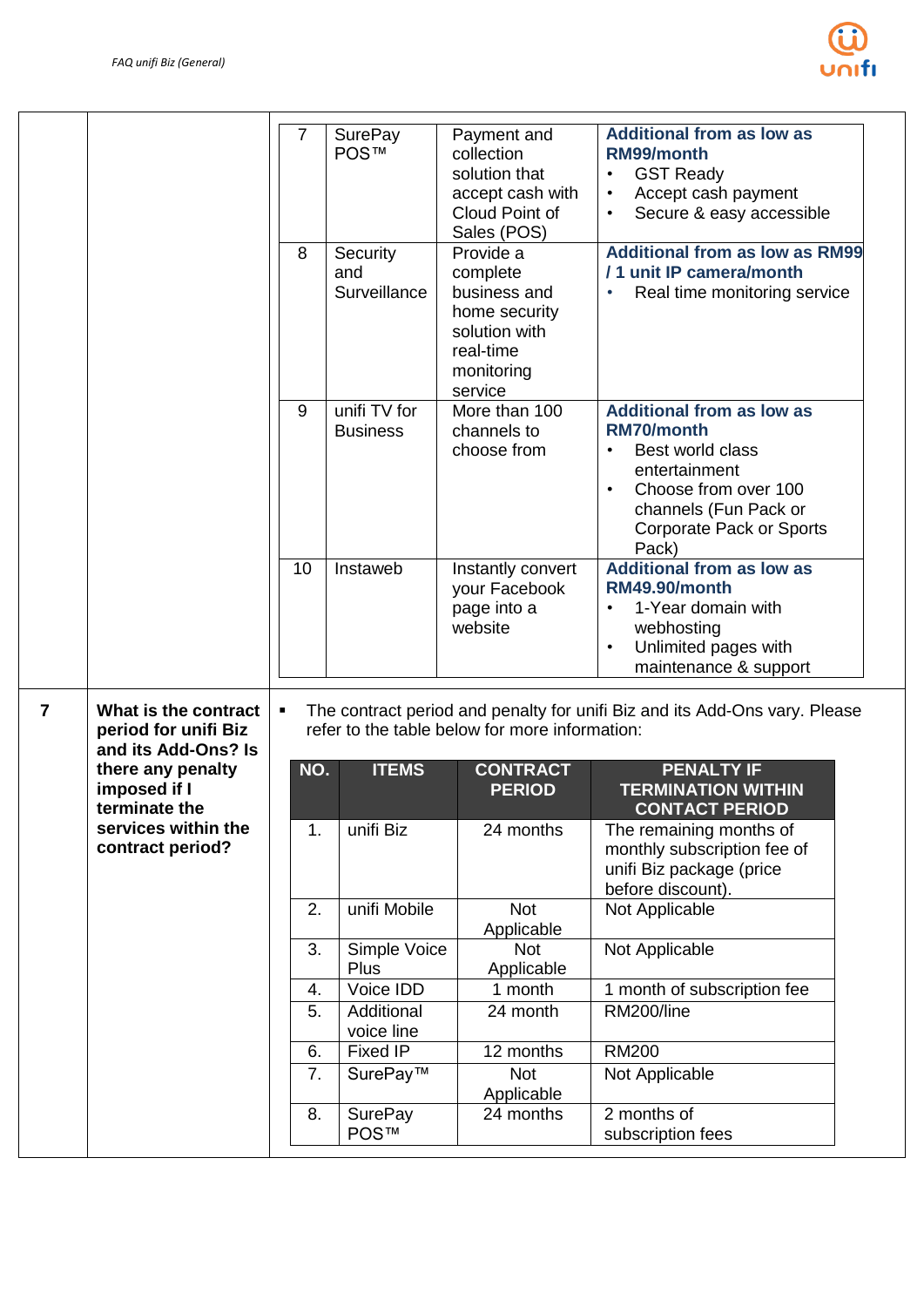

|    |                                                                                                     | 9.<br>10.<br>11.    | Security and<br>Surveillance<br>unifi TV for<br><b>Business</b><br>Instaweb | 36 months<br>12 months<br>12 months | Up to maximum 6 months<br>subscription fee<br>The remaining months of<br>monthly subscription fee of<br>unifi TV pack<br>The remaining months of<br>monthly subscription fee<br>Customer is required to settle all the outstanding bill prior to the termination<br>request. For more information, please refer to your service Terms & Conditions.                                                                                                                                                                                                                                                                                                 |
|----|-----------------------------------------------------------------------------------------------------|---------------------|-----------------------------------------------------------------------------|-------------------------------------|-----------------------------------------------------------------------------------------------------------------------------------------------------------------------------------------------------------------------------------------------------------------------------------------------------------------------------------------------------------------------------------------------------------------------------------------------------------------------------------------------------------------------------------------------------------------------------------------------------------------------------------------------------|
|    |                                                                                                     |                     |                                                                             | <b>ELIGIBILITY</b>                  |                                                                                                                                                                                                                                                                                                                                                                                                                                                                                                                                                                                                                                                     |
| 8  | Who is eligible to<br>subscribe to unifi<br>Biz?                                                    | ٠                   | service and coverage availability.                                          |                                     | unifi Biz packages are open to all new and existing customers, subject to                                                                                                                                                                                                                                                                                                                                                                                                                                                                                                                                                                           |
| 9  | <b>Are Non-Malaysians</b><br>eligible to<br>subscribe to the<br>packages?                           | ٠                   |                                                                             |                                     | Yes, the packages are also open for non-Malaysians to subscribe.                                                                                                                                                                                                                                                                                                                                                                                                                                                                                                                                                                                    |
|    | <b>VOICE OFFERING, DOWNLOAD &amp; UPLOAD SPEED</b>                                                  |                     |                                                                             |                                     |                                                                                                                                                                                                                                                                                                                                                                                                                                                                                                                                                                                                                                                     |
| 10 | What are the voice<br>call charges under<br>the unifi Biz<br>packages?                              | $\blacksquare$<br>٠ | charged 20 sen/min (including local calls).                                 |                                     | Under unifi Biz packages, calls from Fixed to Fixed and Fixed to Mobile will be<br>Check out our latest campaign on the complimentary voice minutes.                                                                                                                                                                                                                                                                                                                                                                                                                                                                                                |
| 11 | Why is the upload<br>speed different<br>from the download<br>speed?                                 | ٠                   | applications.                                                               |                                     | unifi is committed to providing higher bandwidth to our customers. Based on<br>our findings on consumer behavior, most of their activities spent on the Internet<br>require higher download speed for seamless internet experience, for instance:<br>video streaming, social networking, downloading materials, etc.<br>The upload speed for unifi Biz plans is sufficient to provide good experience to<br>our subscribers. From the usage statistics of our current unifi biz customers,<br>90% of total users only use less than 5Mbps upload speed. Common genuine<br>usage includes VoIP, FTP, CCTV and video streaming and other high latency |
| 12 | I need higher<br>upload speed. Do<br>you have any<br>packages that can<br>suit that<br>requirement? |                     | maximum upload speed that we can offer.                                     |                                     | The upload speed for all unif Biz plans is sufficient to provide a trusted internet<br>experience to our subscribers. For customers that require higher upload speed,<br>we encourage them to subscribe to our unifi Biz lite 100Mbps plan™ to enjoy                                                                                                                                                                                                                                                                                                                                                                                                |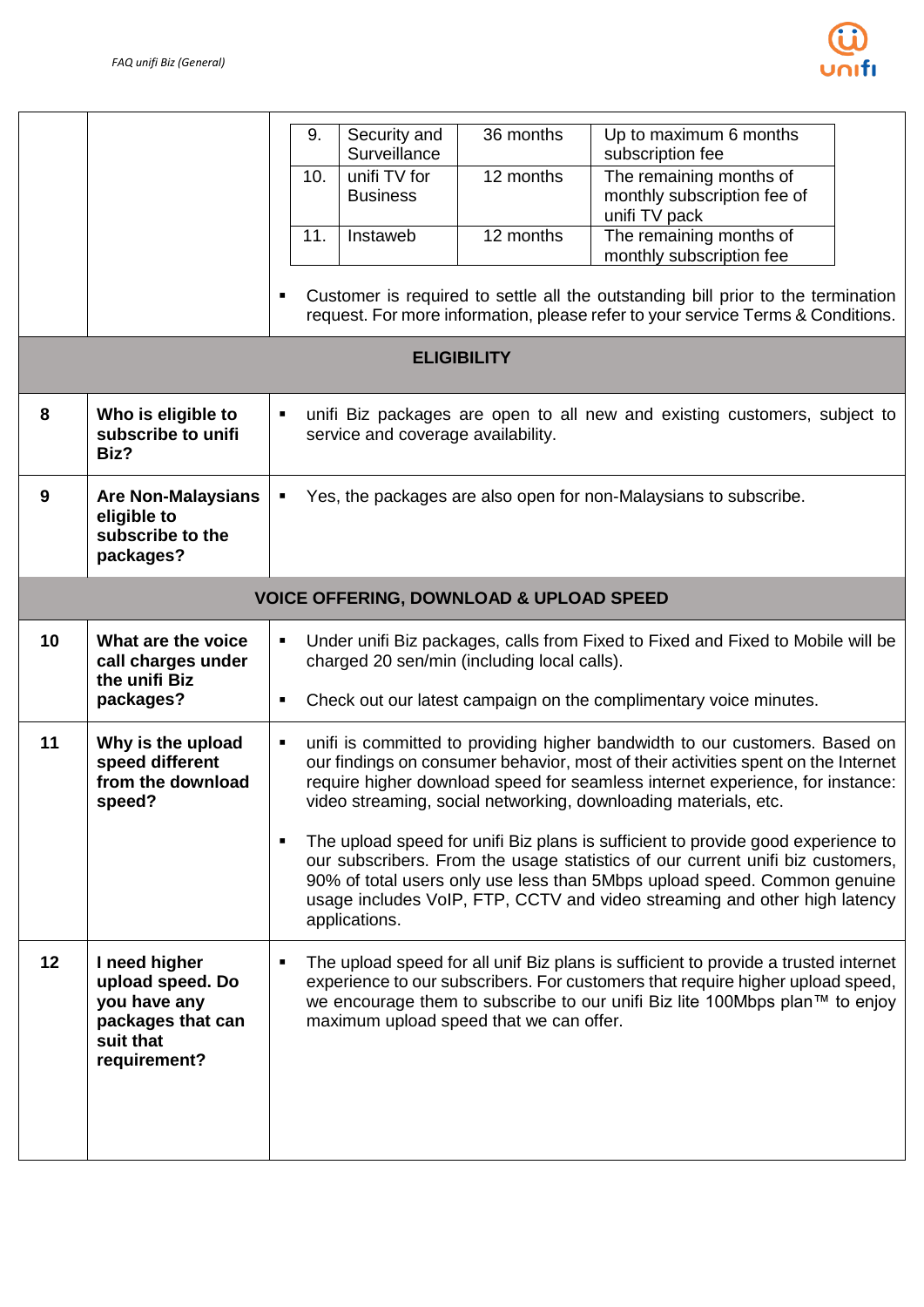

|    | <b>SERVICE AVAILABILITY</b>                                                                                                                        |                                                                                                                                                                                                                                                                                                                        |  |  |
|----|----------------------------------------------------------------------------------------------------------------------------------------------------|------------------------------------------------------------------------------------------------------------------------------------------------------------------------------------------------------------------------------------------------------------------------------------------------------------------------|--|--|
| 13 | How do I check the<br>service availability<br>in my area?                                                                                          | " You can check service availability in your area online at www.unifi.com.my, via<br>Live Chat at care@unifi app or <i>unifi.com.my/chat</i> , visit any TMpoint outlets<br>nationwide, tweet us @helpmeunifi or message us at facebook.com/weareunifi.                                                                |  |  |
|    |                                                                                                                                                    | <b>REGISTRATION</b>                                                                                                                                                                                                                                                                                                    |  |  |
| 14 | How do I subscribe<br>to unifi Biz?                                                                                                                | Customers may register at any nearest TMpoint, TM Authorised Dealer (TAD),<br>$\blacksquare$<br>resellers, SME consultants & TM Sales Center.                                                                                                                                                                          |  |  |
|    |                                                                                                                                                    | Registration via unifi portal <i>unifi.com.my</i> will be made available soon.<br>٠                                                                                                                                                                                                                                    |  |  |
| 15 | I'm not a Malaysian,<br>can I subscribe to<br>unifi Biz via online,<br><b>TM Authorised</b><br>Dealer (TAD) or<br>resellers?                       | You can register to our unifi Biz plans at any TM point outlets.<br>$\blacksquare$                                                                                                                                                                                                                                     |  |  |
|    |                                                                                                                                                    | <b>UPGRADE / DOWNGRADE</b>                                                                                                                                                                                                                                                                                             |  |  |
| 16 | Can I change my<br>existing plan to the<br>new unifi Biz<br>plans?                                                                                 | Yes, you are allowed to change to the higher/lower speed package at any time.<br>$\blacksquare$<br>However, you will be tied to a new contract period regardless if you are within<br>or beyond the contract period.<br>Depending on the promotion, contract renewal may not be applicable. Do check<br>$\blacksquare$ |  |  |
|    |                                                                                                                                                    | our latest promotion campaign.                                                                                                                                                                                                                                                                                         |  |  |
| 17 | Can I change or<br>subscribe to BIZ5 /<br><b>BIZ10 / BIZ20 /</b><br>BIZ30 / BIZ50 /<br><b>BIZ100 / business</b><br>broadband<br>packages?          | With the introduction of unifi Biz, the previous packages i.e. BIZ5 / BIZ10 /<br>$\blacksquare$<br>BIZ20 / BIZ30 / BIZ50 / BIZ100 will NO longer be available. Therefore,<br>customers will not be able to subscribe to those plans.                                                                                   |  |  |
| 18 | My current BIZ<br>package is still<br>within the contract<br>period and I wish to<br>upgrade to the new<br>unifi Biz plan. Will I<br>be penalised? | No, you will not be penalised. By subscribing or changing to a new plan, you<br>٠<br>will be tied to a new 24-month contract.                                                                                                                                                                                          |  |  |
| 19 | Where can I change<br>my unifi Biz plan?                                                                                                           | Any request to change your unifi Biz plans can be done at all TM point outlets<br>nationwide, TM Authorised Dealer (TAD), resellers, SME consultants & TM<br>Sales Center.                                                                                                                                             |  |  |
|    |                                                                                                                                                    | Registration via unifi portal <i>unifi.com.my</i> will be made available soon.                                                                                                                                                                                                                                         |  |  |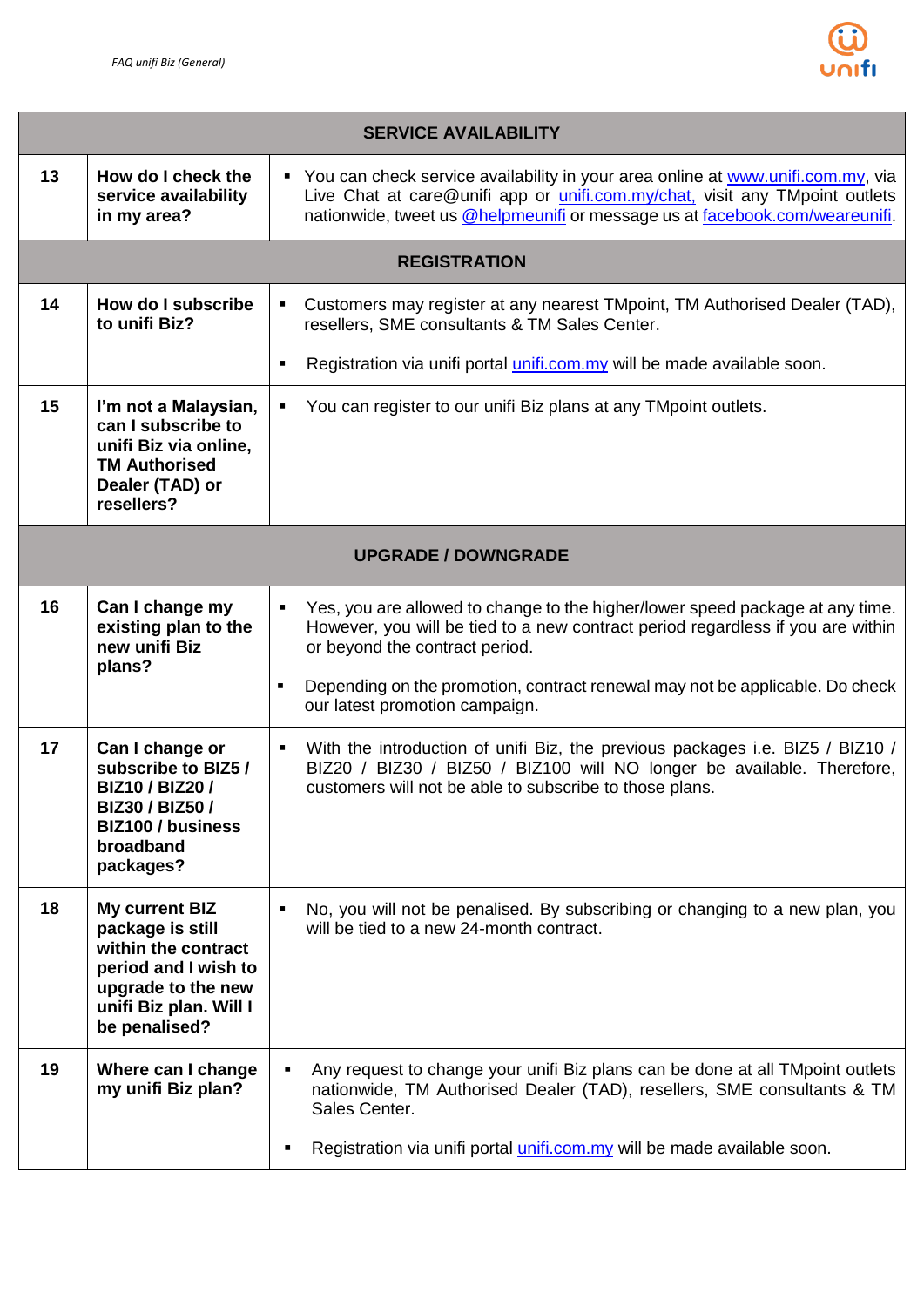

| 20 | If I am an existing<br>unifi Biz subscriber<br>with unifi TV Media<br><b>Box (Set-Top-Box)</b><br>and I have changed<br>to the new unifi Biz<br>plan, can I still use<br>my existing unifi TV<br>STB? | Yes, you can still experience the unifi TV content from your existing Media Box<br>(STB provided that you are subscribing to any of the unifi TV pack whether it is<br>biz sport/ biz fun/ biz corporate.                                                                                                                                                                                                                                                                                                                                                                                                                                                                     |  |
|----|-------------------------------------------------------------------------------------------------------------------------------------------------------------------------------------------------------|-------------------------------------------------------------------------------------------------------------------------------------------------------------------------------------------------------------------------------------------------------------------------------------------------------------------------------------------------------------------------------------------------------------------------------------------------------------------------------------------------------------------------------------------------------------------------------------------------------------------------------------------------------------------------------|--|
| 21 | If I am subscribing<br>to unifi Biz plan<br>with unifi TV pack,<br>am I eligible to<br>subscribe to the<br>unifi TV pack with<br>Media box?                                                           | unifi Biz plan with unifi TV media box will be offered during limited time<br>promotion only. You may check out the promotion packages we have from time<br>to time.                                                                                                                                                                                                                                                                                                                                                                                                                                                                                                          |  |
|    |                                                                                                                                                                                                       | <b>SPEED TEST</b>                                                                                                                                                                                                                                                                                                                                                                                                                                                                                                                                                                                                                                                             |  |
| 22 | How do I check the<br>speed of my unifi<br>Biz?                                                                                                                                                       | Once your unifi Biz has been activated, you can run a speed test via<br>٠<br>http://speedtest.tm.com.my/                                                                                                                                                                                                                                                                                                                                                                                                                                                                                                                                                                      |  |
| 23 | I am an existing<br>unifi Biz customer<br>and planning to<br>upgrade to unifi<br><b>Biz. What do I need</b><br>to do after TM has<br>successfully<br>upgraded my speed<br>/ package?                  | Step 1: You are required to turn off your wireless router for 10 minutes to allow<br>new configuration to take place before you can enjoy your new speed.<br>Step 2: Once done, you can start testing your unifi speed at this link<br>٠<br>http://speedtest.tm.com.my/<br>Step 3: Click the 'GO' button on the front page and wait for the test to complete.<br>$\blacksquare$<br>◯ SPEEDTEST<br>TM<br>GO<br>Telekom Malaysia Bhd<br>Kuala Lumpur<br>$(\sim)$ $(\downarrow)$ $(\uparrow)$<br>All trademarks of Ookla, LLC, including Speedtest <sup>®</sup> , are used under license<br>Step 4: The test will show the result of your current upload and download<br>speeds. |  |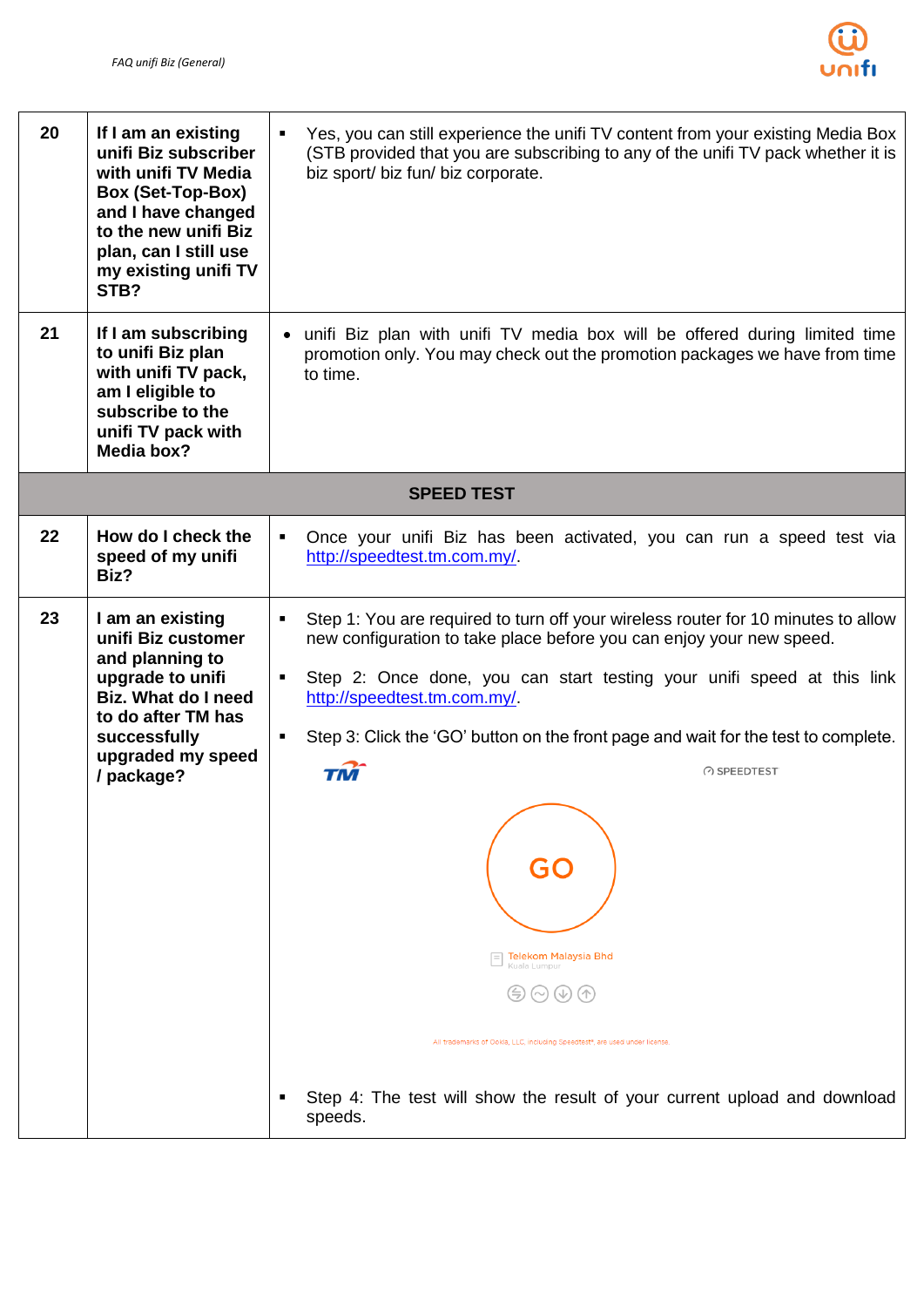

|    |                                                 |                                                                                        | ◯ SPEEDTEST                                                                                                                                                                                                                                                                                                                                                                                                                                                                                                                                                                                                        |
|----|-------------------------------------------------|----------------------------------------------------------------------------------------|--------------------------------------------------------------------------------------------------------------------------------------------------------------------------------------------------------------------------------------------------------------------------------------------------------------------------------------------------------------------------------------------------------------------------------------------------------------------------------------------------------------------------------------------------------------------------------------------------------------------|
|    |                                                 | <b>O</b> PING<br><b>© DOWNLOAD</b><br>Mbps<br>ms                                       | ،GAIN                                                                                                                                                                                                                                                                                                                                                                                                                                                                                                                                                                                                              |
|    |                                                 | ⊙ JITTER<br><b>O</b> UPLOAD<br>3<br>19                                                 | Telekom Malaysia Bhd<br>Kuala Lumpur                                                                                                                                                                                                                                                                                                                                                                                                                                                                                                                                                                               |
|    |                                                 | Mbps<br>ms                                                                             | <b>COPY LINK</b>                                                                                                                                                                                                                                                                                                                                                                                                                                                                                                                                                                                                   |
|    |                                                 | <b>TM</b><br>118.100.42.130                                                            | Telekom Malaysia Bhd<br>Kuala Lumpur                                                                                                                                                                                                                                                                                                                                                                                                                                                                                                                                                                               |
|    |                                                 |                                                                                        | All trademarks of Ookla, LLC, including Speedtest <sup>e</sup> , are used under license                                                                                                                                                                                                                                                                                                                                                                                                                                                                                                                            |
|    |                                                 | <b>IMPORTANT NOTES:</b>                                                                |                                                                                                                                                                                                                                                                                                                                                                                                                                                                                                                                                                                                                    |
|    |                                                 | connection i.e P2P, streaming, etc.                                                    | Before you perform the speed test, please stop any ongoing downloading<br>activities and shut down any programmes that may be utilizing your                                                                                                                                                                                                                                                                                                                                                                                                                                                                       |
|    |                                                 | cable provided during your unifi biz installation.                                     | Speed test can be done over wireless, however, for accurate results, it is<br>recommended that the test to be done over wired connection by using LAN                                                                                                                                                                                                                                                                                                                                                                                                                                                              |
|    |                                                 | port LAN1 to LAN3 (any of them).                                                       | Simply plug the LAN cable from your computer to your wireless router LAN                                                                                                                                                                                                                                                                                                                                                                                                                                                                                                                                           |
|    |                                                 | LAN cable                                                                              | <b>Wireless Router LAN ports</b>                                                                                                                                                                                                                                                                                                                                                                                                                                                                                                                                                                                   |
| 24 | Why didn't I get the<br>speed as<br>advertised? | $\blacksquare$<br>interference<br>and                                                  | unifi Biz is a wired broadband service. Wireless connectivity is a complimentary<br>feature offered to our customer via the wireless router and it is subject to<br>obstructions<br>website<br>factor.<br>Check<br>out<br>our<br>https://unifi.com.my/better-unifi-experience/index.html to learn more.                                                                                                                                                                                                                                                                                                            |
|    |                                                 | ٠<br>international websites;<br>such as Peer-to-Peer e.g.: Bittorent<br>the same time. | Internet access speed may be affected due to several factors such as:<br>(a) Locations of websites; where users may experience lower speed from<br>(b) Capacity of visited web server, where some web servers cannot cope with<br>huge traffic demand from users OR do not have enough capacity OR where<br>download speed is restricted to ensure fair level of service;<br>(c) Network congestion as a result of network maintenance or outages<br>(d) Running multiple applications simultaneously like user other applications<br>(e) Multiple users sharing the unifi Home bandwidth at customer's premise at |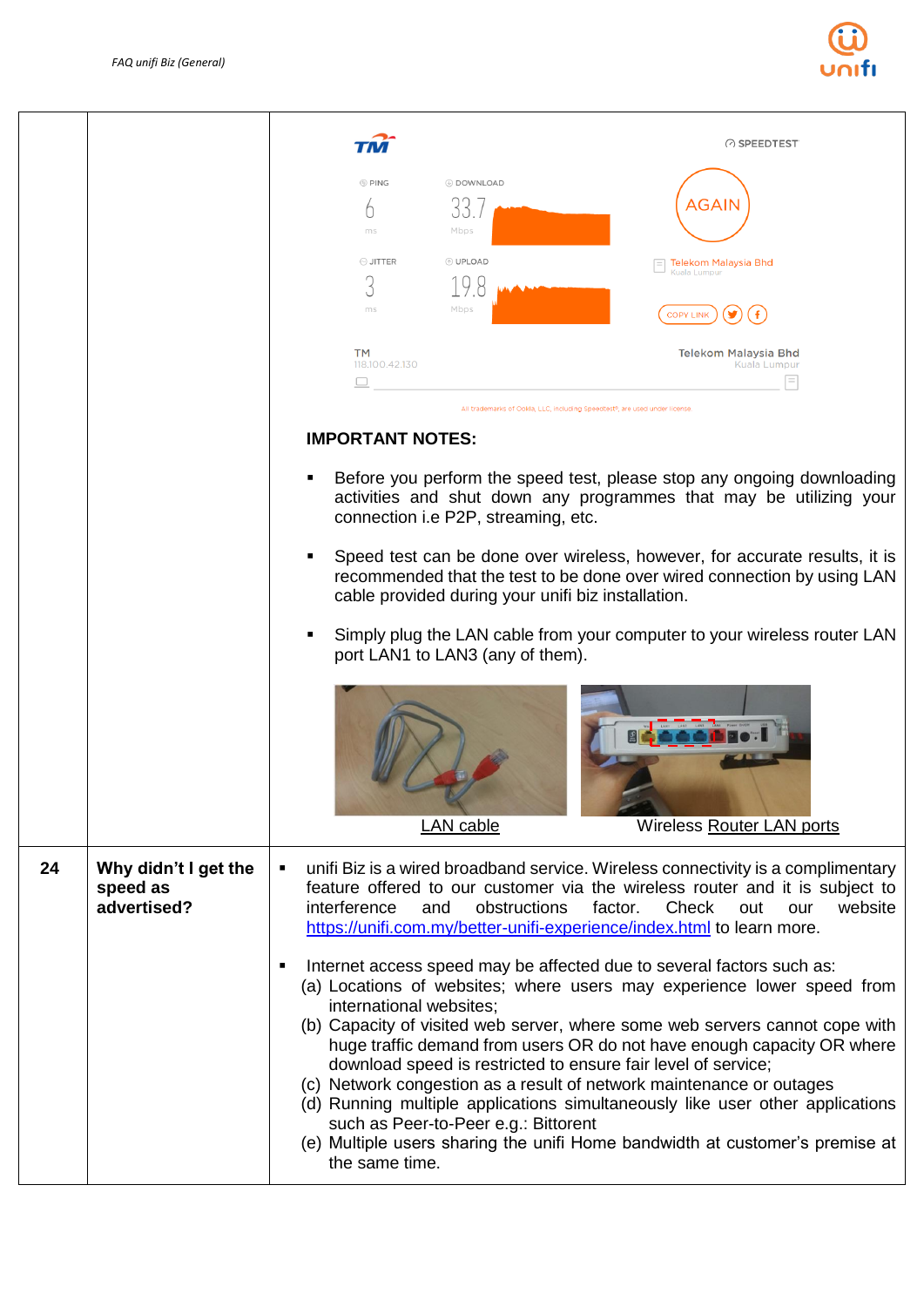

| 25 | What can I do to<br>improve the speed<br>via wireless                                                         | We recommend customers to practice these tips in order to improve the speed<br>٠<br>via wireless connectivity:                                                                                                                                                                                                                                                                      |
|----|---------------------------------------------------------------------------------------------------------------|-------------------------------------------------------------------------------------------------------------------------------------------------------------------------------------------------------------------------------------------------------------------------------------------------------------------------------------------------------------------------------------|
|    | connectivity?                                                                                                 | (a) HEAT - Place your wireless router away from areas with high temperature<br>as heat will affect the router performance and browsing experience.<br>a. Wireless router should be placed in an open area to allow heat<br>ventilation.<br>b. Place the broadband equipment next to each other instead of stacking<br>it up to reduce the risk of overheating.                      |
|    |                                                                                                               | (b) DISTANCE – Wireless router has distance limitations when it comes to<br>signal range. As distance increases, the signal becomes weaker.<br>a. Consider placing your Wireless router in an area where you would<br>frequently do your browsing activities                                                                                                                        |
|    |                                                                                                               | (c) OBSTRUCTION - WiFi signal efficiency will decrease when it passes<br>through physical obstruction e.g.: thick walls, metals and solid objects.<br>a. Consider placing your Wireless router in an open area to maximise<br>signal reception<br>b. Avoid placing your router in a closed cabinet, secluded room or under<br>the stairs.                                           |
|    |                                                                                                               | (d) ELECTROMAGNETIC INTERFERENCE - Signal waves generated by<br>home appliances such as microwave ovens, refrigerators, baby monitors<br>can interfere with your WiFi connectivity.<br>a. Place your Wireless router away from the home appliances<br>b. Avoid sharing the power socket that is connected with the home<br>appliances.                                              |
|    |                                                                                                               | (e) WIFI SECURITY PASSWORD - A user may hack into your WiFi security<br>password to get free connectivity. The more users connected to your<br>Internet, the more bandwidth will be consumed; thus affecting your browsing<br>experience.<br>a. Consider setting a unique and strong WiFi security password.<br>b. Consider changing your WiFi security password from time to time. |
|    |                                                                                                               | Alternatively, customers can visit this link for further information on tips to<br>enhance your wireless connectivity speed.                                                                                                                                                                                                                                                        |
|    |                                                                                                               | <b>RELOCATION</b>                                                                                                                                                                                                                                                                                                                                                                   |
| 26 | What if I need to<br>relocate my unifi<br><b>Biz service? Are</b><br>there any charges<br>that I need to pay? | Relocation request can be made at any TMpoint outlets and is subject to<br>٠<br>service availability at the new area where you wish to relocate the service. The<br>relocation fee of RM300 shall be waived.<br>For internal relocation within premise, there will be a relocation fee of RM300<br>٠<br>for Entry Wall movement, and RM200 if without Entry Wall movement.          |
|    |                                                                                                               |                                                                                                                                                                                                                                                                                                                                                                                     |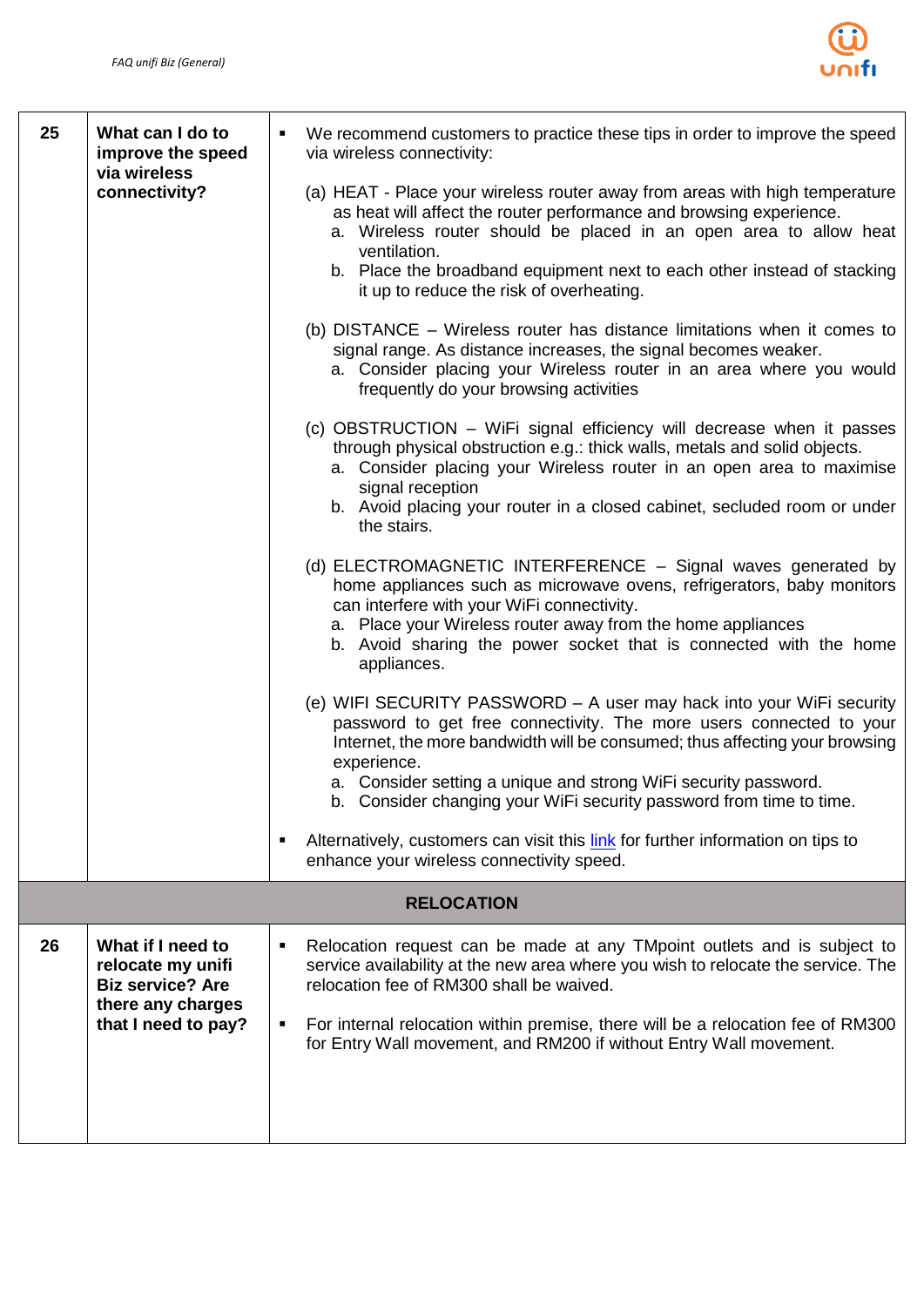

| 27 | I'm subscribing to<br>unifi Biz and I wish<br>to relocate to an<br>area that cannot be<br>served with unifi<br><b>Biz service. Can I</b><br>terminate my unifi<br>Biz service if my<br>unifi Biz still within<br>the contract<br>period? | If you relocate to a unifi non-serviceable area:<br>$\blacksquare$<br>$\triangleright$ You have the option to subscribe to any Broadband plan available<br>depending on the area served.<br>If you do not wish to subscribe to any of the Broadband packages available,<br>➤<br>unifi has the right to charge early termination fee of your unifi Biz account (if<br>applicable).<br>$\triangleright$ You will not be charged if you relocate to an address where unifi Biz or<br>Broadband is not available. |
|----|------------------------------------------------------------------------------------------------------------------------------------------------------------------------------------------------------------------------------------------|---------------------------------------------------------------------------------------------------------------------------------------------------------------------------------------------------------------------------------------------------------------------------------------------------------------------------------------------------------------------------------------------------------------------------------------------------------------------------------------------------------------|
|    |                                                                                                                                                                                                                                          | UNIFI INSTALLATION & ACTIVATION                                                                                                                                                                                                                                                                                                                                                                                                                                                                               |
| 28 | When will my unifi<br><b>Biz service be</b><br>activated?                                                                                                                                                                                | The lead time for your unifi service to be activated is up to seven (7) days from<br>٠<br>the date of registration.                                                                                                                                                                                                                                                                                                                                                                                           |
| 29 | How long does a<br>typical unifi Biz<br>installation and<br>testing take?                                                                                                                                                                | Installation and testing are expected to take approximately 4 to 8 hours<br>٠<br>depending on the type of customer's premise due to the sensitive nature of and<br>the complexity involved in fibre installations.                                                                                                                                                                                                                                                                                            |
|    |                                                                                                                                                                                                                                          | The installation processes include site survey, ducting, piping, electrical work<br>٠<br>and equipment configurations.                                                                                                                                                                                                                                                                                                                                                                                        |
| 30 | <b>Does TM allow</b><br>customers to<br>appoint their own<br>contractor to<br>perform internal<br>wiring?                                                                                                                                | Yes, we do. You may call your own contractors to fix the internal wiring but unifi<br>$\blacksquare$<br>will not be liable for any damages resulting from any works done by third parties.                                                                                                                                                                                                                                                                                                                    |
| 31 | What are the<br>charges for<br>installation fee and<br>equipment?                                                                                                                                                                        | Installation charge for unifi Biz is RM200 (currently waived for standard<br>$\bullet$<br>installation for the first 50 meters only). If your premise requires non-<br>standard installation or additional cabling, extra charges will be imposed by<br>TM Contractor.                                                                                                                                                                                                                                        |
|    |                                                                                                                                                                                                                                          | The standard package is also inclusive of equipment worth approximately<br>$\bullet$<br>RM1,000 that will be given free-of-charge to customers.                                                                                                                                                                                                                                                                                                                                                               |
|    |                                                                                                                                                                                                                                          | <b>TRANSFER OF OWNERSHIP</b>                                                                                                                                                                                                                                                                                                                                                                                                                                                                                  |
| 32 | Are there any<br>charges if I request<br>for change of<br>ownership?                                                                                                                                                                     | Yes, change of ownership is subject to a one-off fee of RM10 per change<br>٠<br>request.                                                                                                                                                                                                                                                                                                                                                                                                                      |
| 33 | Where can I request<br>for change of<br>ownership?                                                                                                                                                                                       | Change of ownership request can be made at any TM point outlets. Both<br>٠<br>existing and new owners must be present with their respective NRICs and<br>related documents.                                                                                                                                                                                                                                                                                                                                   |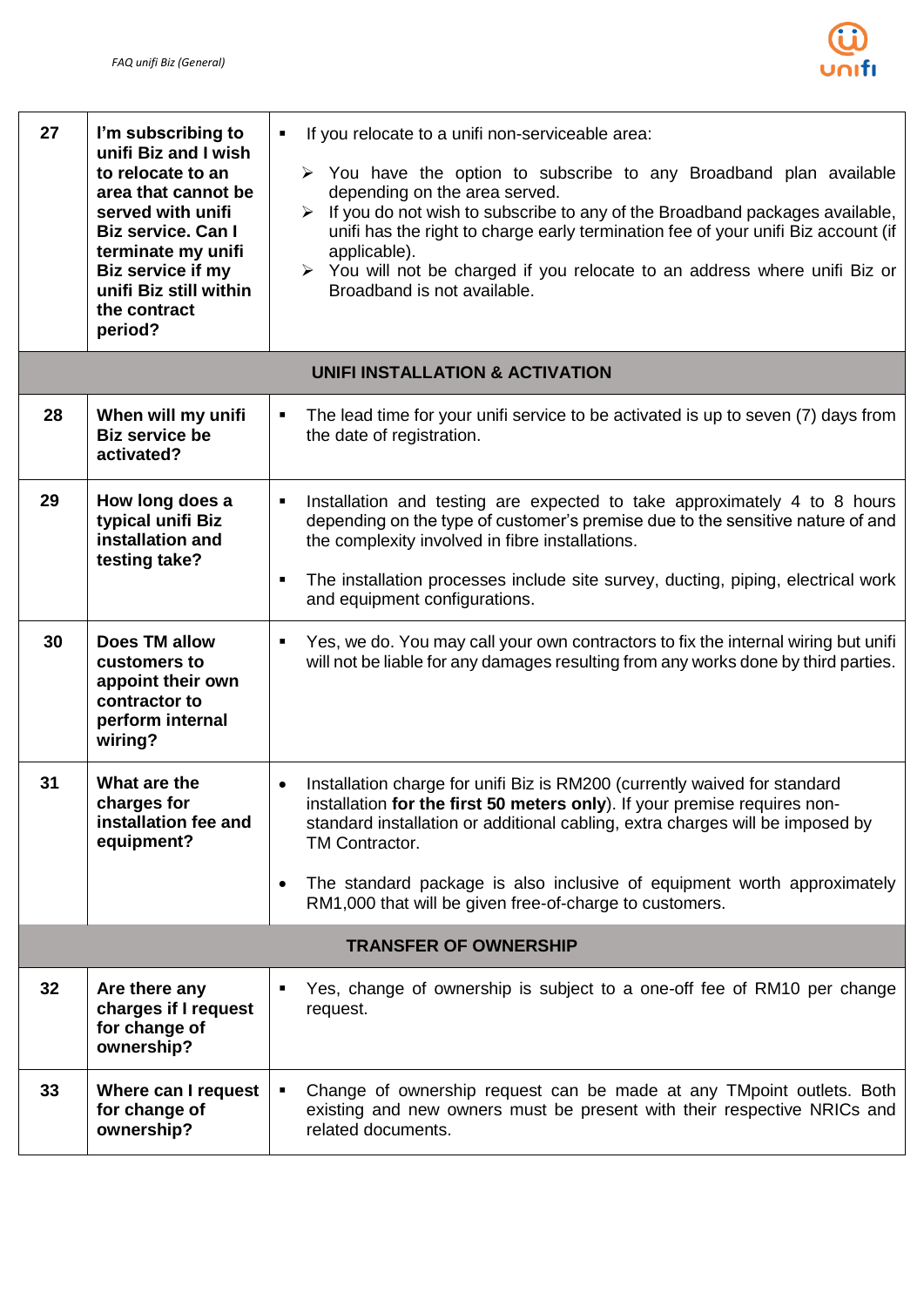

| <b>UPFRONT PAYMENT</b> |                                                                                                             |                                                                                                                                                                                                                                                                                                                                                                                                                                                                                                                                    |  |  |
|------------------------|-------------------------------------------------------------------------------------------------------------|------------------------------------------------------------------------------------------------------------------------------------------------------------------------------------------------------------------------------------------------------------------------------------------------------------------------------------------------------------------------------------------------------------------------------------------------------------------------------------------------------------------------------------|--|--|
| 34                     | Do I need to pay<br>any upfront<br>payment during                                                           | Yes. For unifi Biz service application made without the verification of a MyKad<br>٠<br>Reader, customer is subject to an upfront payment of RM200.                                                                                                                                                                                                                                                                                                                                                                                |  |  |
|                        | application?                                                                                                | The upfront payment will be collected within 10 days from the date of their<br>٠<br>service activation. Customers will be notified by TM on their successful<br>payment through SMS and the payment will be reflected in their next bill.                                                                                                                                                                                                                                                                                          |  |  |
|                        |                                                                                                             | <b>PAYMENT &amp; BILLING</b>                                                                                                                                                                                                                                                                                                                                                                                                                                                                                                       |  |  |
| 35                     | When will I get my<br>first bill after I<br>subscribe to unifi<br><b>Biz package?</b>                       | The first bill can be expected around one (1) month after your service has been<br>$\blacksquare$<br>activated. The first bill will include pro-rated package fee (current usage) and<br>one (1) month advance payment.                                                                                                                                                                                                                                                                                                            |  |  |
| 36                     | Do I pay a separate<br>bill for the services                                                                | All services offered under unifi Biz including unifi TV for Business will be in a<br>٠<br>single bill.                                                                                                                                                                                                                                                                                                                                                                                                                             |  |  |
|                        | bundled in the unifi<br>Biz?                                                                                | For SurePay™, SurePay POS™, Security & Surveillance, unifi Mobile and<br>٠<br>services maintained after subscribing to unifi Biz (i.e. business broadband, TM<br>Business line), customers will receive a separate bill.                                                                                                                                                                                                                                                                                                           |  |  |
| 37                     | Where can I pay my<br>unifi Biz bill?                                                                       | You can pay your bill through several payment channels such as:<br>$\blacksquare$<br>$\triangleright$ care@unifi app<br>unifi portal via <i>unifi.com.my</i><br>➤<br>any nearest TMpoint or TMpoint Authorised Dealer (TAD) outlets<br>➤<br>$\triangleright$ POS Malaysia and branches of selected preferred online banking channels<br>For hassle-free payment transactions, it is highly recommended that you<br>٠<br>subscribe to TM Autopay service.<br>For the list of our authorised bill payment channels, click here.<br>٠ |  |  |
| 38                     | How do I retrieve<br>my unifi Biz bill                                                                      | e-Bill (softcopy) – TM will send the e-Bill to your preferred email address, and<br>٠<br>it's FREE!                                                                                                                                                                                                                                                                                                                                                                                                                                |  |  |
|                        | statement?                                                                                                  | <b>SMS</b> – You will also receive SMS text notification within 7 days after the bill is<br>٠<br>ready. The content is the bill amount, bill due date and unifi portal link to view<br>the bill.                                                                                                                                                                                                                                                                                                                                   |  |  |
| 39                     | How do I change<br>my email billing<br>address?                                                             | To change your billing profile, you may chat with us via Live Chat at<br>٠<br>unifi.com.my/chat, send an email request to help@tm.com.my or by making a<br>request at your nearest TMpoint outlet.                                                                                                                                                                                                                                                                                                                                 |  |  |
| 40                     | I cannot open the<br>unifi Biz softcopy<br>bill attachment<br>received in my<br>email. What should<br>I do? | In order to view unifi e-Bill, please ensure your device is installed with Adobe<br>٠<br>Reader (version 7 or above).<br>If you do not have the software installed in your device, you can download it for<br>٠<br>free from Adobe website.                                                                                                                                                                                                                                                                                        |  |  |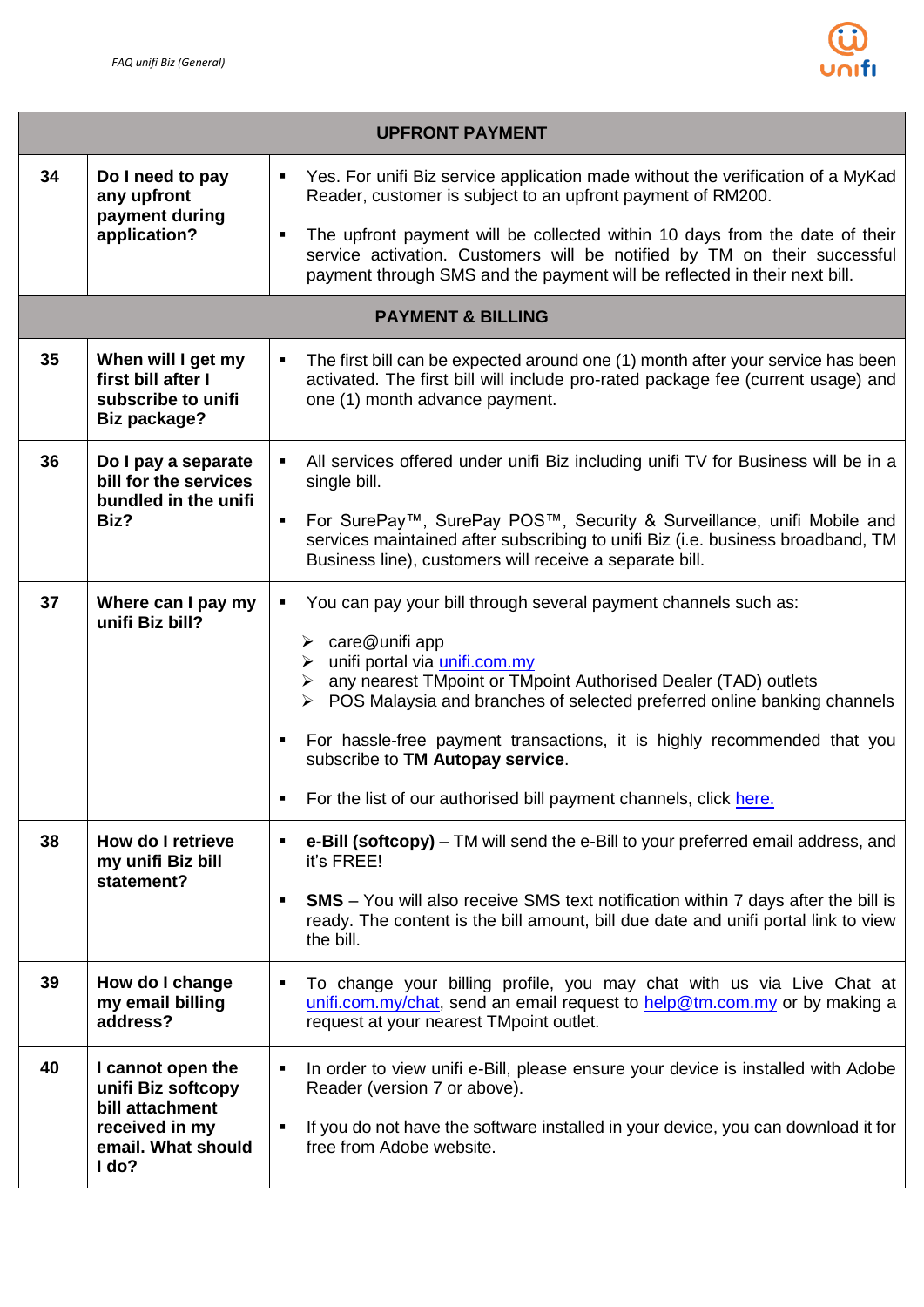

| 41 | I did not receive my<br>unifi Biz monthly<br>statements. What<br>should I do?     | We will send your monthly unifi Biz bills to your registered email address.<br>٠<br>To ensure that you will not miss your monthly bills, please verify that your<br>$\blacksquare$<br>preferred email address for billing purposes is correct. Your unifi Biz bill may<br>have been sent to your junk mail folder, so we would like to advise that the<br>email address <i>tmbilling@tm.com.my</i> is added to your Address Book and/or the<br>"Approved Sender" list. |
|----|-----------------------------------------------------------------------------------|------------------------------------------------------------------------------------------------------------------------------------------------------------------------------------------------------------------------------------------------------------------------------------------------------------------------------------------------------------------------------------------------------------------------------------------------------------------------|
| 42 | Can I request to<br>change my<br>softcopy bill to<br>hardcopy bill?               | You may change your bill type from hardcopy to softcopy via Live Chat at<br>٠<br>unifi.com.my/chat, send an email request to help@tm.com.my or by making a<br>request at your nearest TMpoint. However, please note that you will be charged<br>RM 2.00 per month for a hardcopy bill.                                                                                                                                                                                 |
| 43 | Can I check my<br>previous month's<br>statement?                                  | To check your previous bill, you may request your bill statements up to six (6)<br>previous months via TM Sales Center or visit your nearest TMpoint outlet.                                                                                                                                                                                                                                                                                                           |
| 44 | How do I make<br>online payments via<br>unifi portal?                             | Step 1: Sign in to unifi portal at unifi.com.my<br>п<br>Step 2: Select account<br>٠<br>Step 3: Click "Pay Now" button<br>$\blacksquare$<br>Step 4: Click "I Agree & Pay Now" button<br>$\blacksquare$<br>Step 5: Select payment method either Credit Card or Online Banking<br>٠<br>Step 6: Click "Proceed" to proceed with the payment.<br>٠                                                                                                                          |
|    |                                                                                   | <b>TELEPHONE SET</b>                                                                                                                                                                                                                                                                                                                                                                                                                                                   |
| 45 | Am I eligible to get<br>a telephone set if I                                      | All unifi Biz plans come with telephone set. Your telephone set model varies<br>$\blacksquare$<br>according to the unifi plans subscribed.                                                                                                                                                                                                                                                                                                                             |
|    | subscribe to unifi<br><b>Biz plan?</b>                                            |                                                                                                                                                                                                                                                                                                                                                                                                                                                                        |
| 46 | Where can I get<br>another type of<br>telephone set?<br>(e.g.: cordless<br>phone) | Our voice service is compatible with any telephone set. You can get your phone<br>$\blacksquare$<br>set at the nearest TMpoint outlet or any telecommunications outlets.                                                                                                                                                                                                                                                                                               |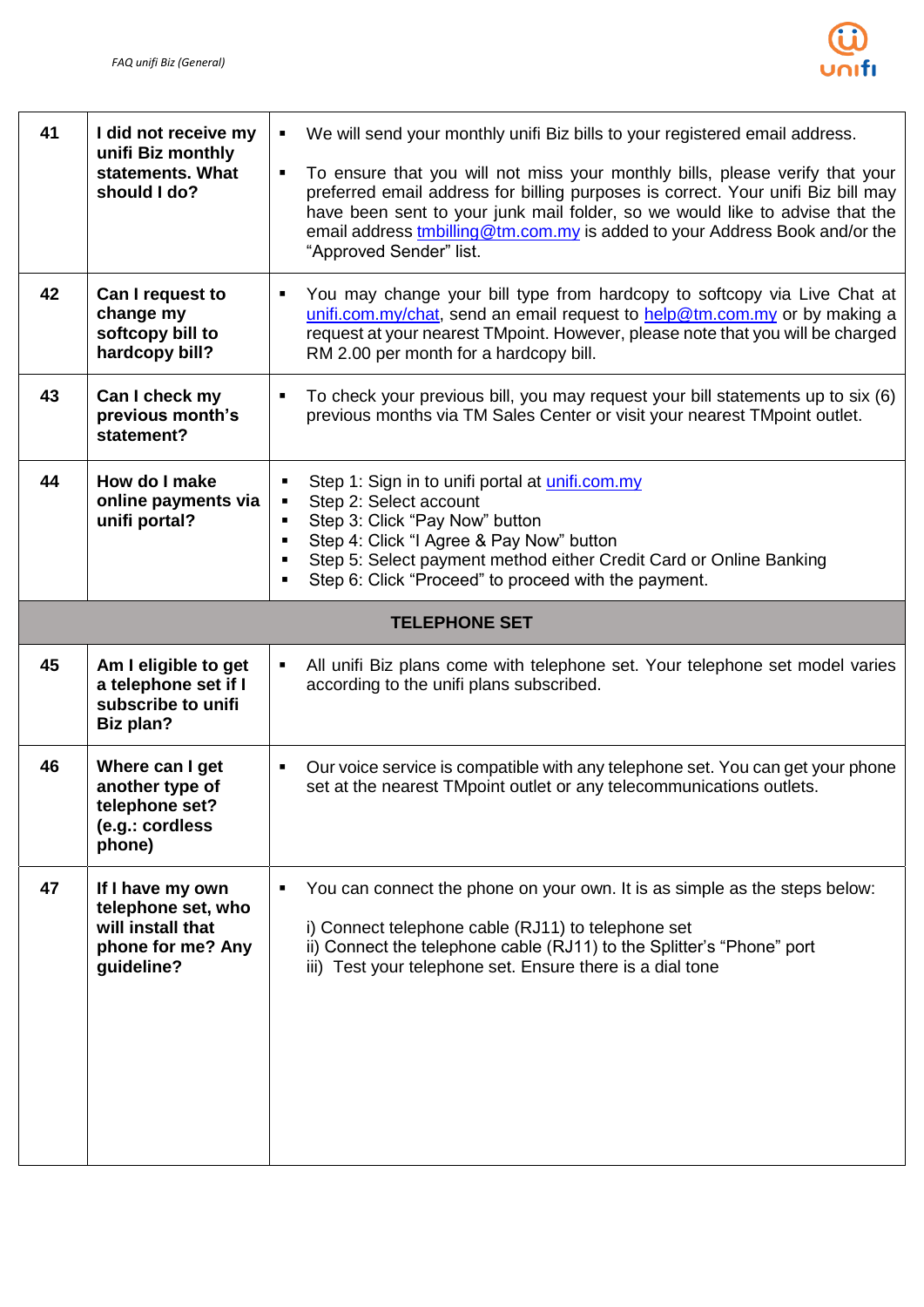

|    |                                                                                                           | <b>OTHER EQUIPMENT</b>                                                                                                                                                                                                                                                                                                                                                                                                                                                                                                                                                                                                                                                                                                                                                            |
|----|-----------------------------------------------------------------------------------------------------------|-----------------------------------------------------------------------------------------------------------------------------------------------------------------------------------------------------------------------------------------------------------------------------------------------------------------------------------------------------------------------------------------------------------------------------------------------------------------------------------------------------------------------------------------------------------------------------------------------------------------------------------------------------------------------------------------------------------------------------------------------------------------------------------|
| 48 | What should I do if I<br>have a problem<br>with my unifi Biz?                                             | For unifi bBz service inquiry or further assistance, you may contact us via TM's<br>$\blacksquare$<br>digital channels such as:<br>Live Chat via the care@unifi app<br>$\bullet$<br>unifi self-help portal at unifi.com.my/chat<br>$\bullet$<br>Facebook at facebook.com/weareunifi<br>$\bullet$<br>Community at https://community.unifi.com.my/<br>$\bullet$<br>Twitter at @helpmeunifi.<br>$\bullet$                                                                                                                                                                                                                                                                                                                                                                            |
| 49 | What should I do if<br>my unifi Biz<br>equipment is<br>faulty?                                            | If the fault is due to a manufacturing defect and the equipment is still under<br>٠<br>warranty, the equipment will be replaced for FREE.<br>If the fault is due to customer, customer has an option to replace the equipment<br>٠<br>either by purchasing a new set of equipment at their own cost without the<br>service contract period being extended or opt for renewal of service in which<br>the contract period of subscribed service will be refreshed effective from the<br>date of the equipment replacement and the equipment will be replaced for<br>FREE.<br>If any of your unifi Biz equipment is faulty, you may contact us via Live Chat at<br>unifi portal unifi.com.my/chat, reach us via Twitter at @HelpMeunifi or message<br>us at facebook.com/weareunifi. |
| 50 | Will I get a new<br>equipment if I<br>upgrade from<br>business<br>broadband/BIZ to<br>unifi Biz packages? | For existing broadband subscribers who upgrade to any of the unifi Biz plan,<br>٠<br>unifi will provide you with a new equipment.<br>For the change of plan from BIZ package to unifi Biz plan, your equipment will<br>٠<br>not be changed.                                                                                                                                                                                                                                                                                                                                                                                                                                                                                                                                       |
| 51 | Will the equipment<br>warranty be<br>refreshed if I<br>upgrade to unifi Biz<br>plan?                      | Your equipment warranty will be refreshed for another one (1) year from the<br>date of upgrade.<br>The warranty will not be refreshed if customer upgrade within unifi biz packages<br>٠<br>and no new equipment is provided.                                                                                                                                                                                                                                                                                                                                                                                                                                                                                                                                                     |
| 52 | What are the other<br>things that I should<br>know about unifi<br>Biz?                                    | These are additional information that may help you understand more about unifi<br>$\bullet$<br>Biz services:<br>1. If your premise located in a high rise building served via copper, you are<br>required to terminate your existing business broadband service (if any)<br>before subscribing to unifi Biz.<br>2. Minimal drilling is required for fibre installation to the premise. You will<br>be responsible for providing a TV set and 4-socket extension cord to<br>complete the installation. No installation appointment will be made for<br>premise under renovation.                                                                                                                                                                                                   |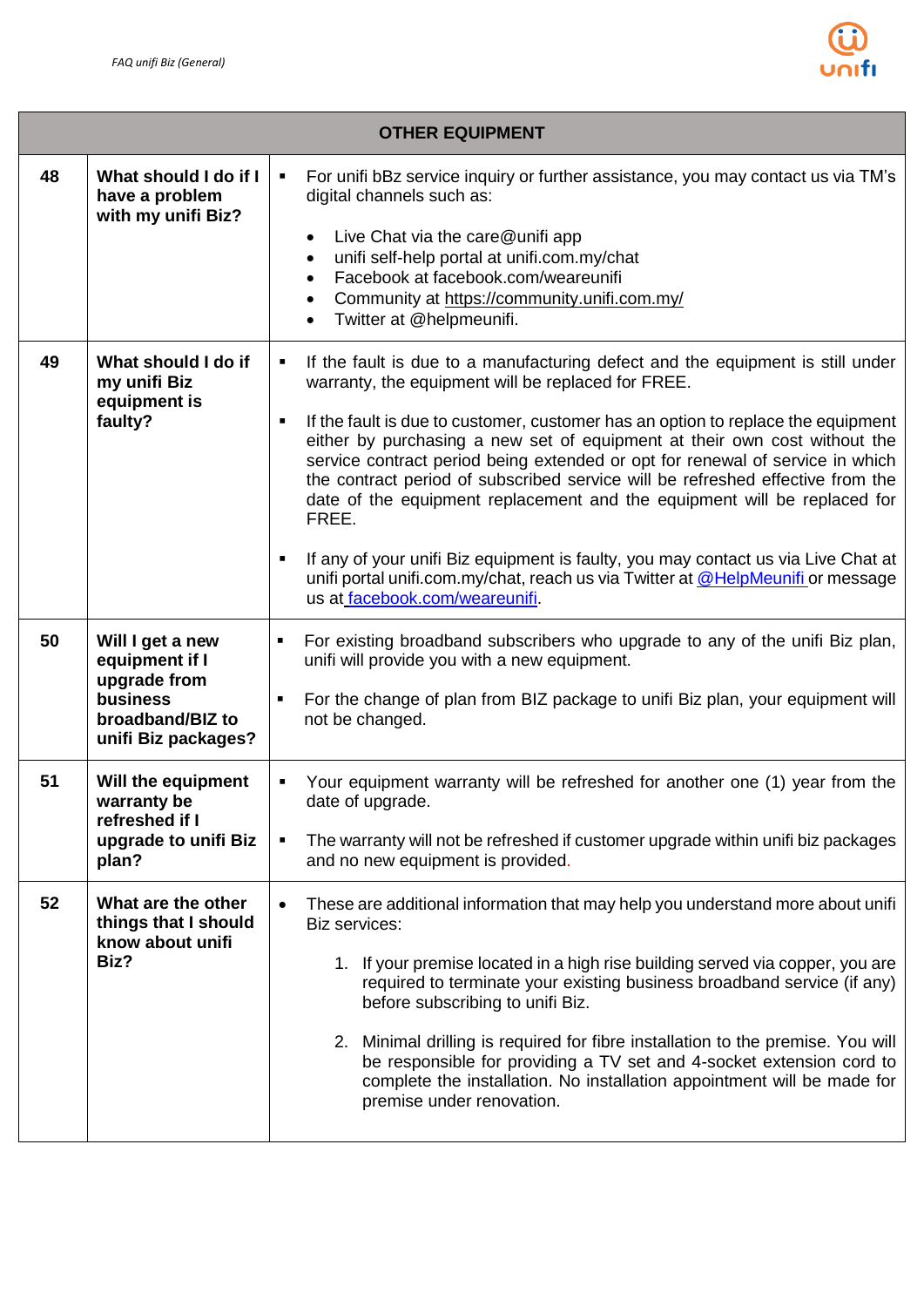

|                    |                                                                                           | 3. unifi Biz is a wired broadband service. Wireless connectivity is an<br>additional feature that TM provides for free and is subject to<br>interference and obstructions factor which may affect its quality.                                                                                                                                                                 |  |  |  |  |  |
|--------------------|-------------------------------------------------------------------------------------------|--------------------------------------------------------------------------------------------------------------------------------------------------------------------------------------------------------------------------------------------------------------------------------------------------------------------------------------------------------------------------------|--|--|--|--|--|
|                    |                                                                                           | 4. unifi Biz account owner or authorised contact person must be available<br>during the service installation. For high rise premises, owners are<br>required to make arrangement with Building Management Office for<br>installation<br>internal<br>cabling<br>permission,<br>and<br>access<br>to<br>telecommunication room.                                                   |  |  |  |  |  |
|                    |                                                                                           | 5. For internal cabling, additional charges will be applied for standard<br>cables more than 50 meters and payment will be made directly to the<br>contractor.                                                                                                                                                                                                                 |  |  |  |  |  |
|                    |                                                                                           | 6. For other optional installation e.g. wiring inside ceiling or external<br>cabling (pole to ground with surface cabling to premise), you may<br>appoint your own contractor or deal directly with TM appointed<br>contractor. Payment will be made directly to the contractor.                                                                                               |  |  |  |  |  |
|                    |                                                                                           | 7. Please provide a correct and valid billing e-mail address and hand<br>phone number. TM will send your monthly bill via e-Bill to your<br>registered email address. Apart from e-Bill, you will also receive SMS<br>text notification within 7 days after the bill is ready. The content of SMS<br>is the bill amount, bill due date and unifi portal link to view the bill. |  |  |  |  |  |
|                    |                                                                                           | 8. All unifi Biz equipment provided by unifi is covered by 12 months<br>manufacturer's warranty.                                                                                                                                                                                                                                                                               |  |  |  |  |  |
| <b>TERMINATION</b> |                                                                                           |                                                                                                                                                                                                                                                                                                                                                                                |  |  |  |  |  |
| 53                 | How do I terminate<br>my Broadband<br>subscription?                                       | 1) Step 1: You may give us a 30-day notice on your intention to terminate the<br>service via channels below:<br>a. unifi portal at unifi.com.my<br>b. Live Chat at unifi self-help portal at unifi.com.my/chat/index.html<br>c. Email at help@tm.com.my<br>d. TMpoint                                                                                                          |  |  |  |  |  |
|                    |                                                                                           | 2) Step 2: We will provide your pre-final bill indicating your outstanding<br>balance. TM representative will call you within 7 days to confirm on your<br>termination request. Upon payment settlement, we will proceed with<br>termination order on day 31 from your termination notice.                                                                                     |  |  |  |  |  |
|                    |                                                                                           | Step 3: For unifi account, you will receive an SMS when your termination<br>3)<br>request is completed. Then, you may drop the Broadband Termination Unit<br>(BTU) at TMpoint fast lane within seven (7) days to avoid any late charges.                                                                                                                                       |  |  |  |  |  |
| 54                 | What document do<br>I need to bring for<br>termination<br>procedure at<br><b>TMpoint?</b> | Just bring along your MyKad and Business Registration related form for<br>$\blacksquare$<br>verification.                                                                                                                                                                                                                                                                      |  |  |  |  |  |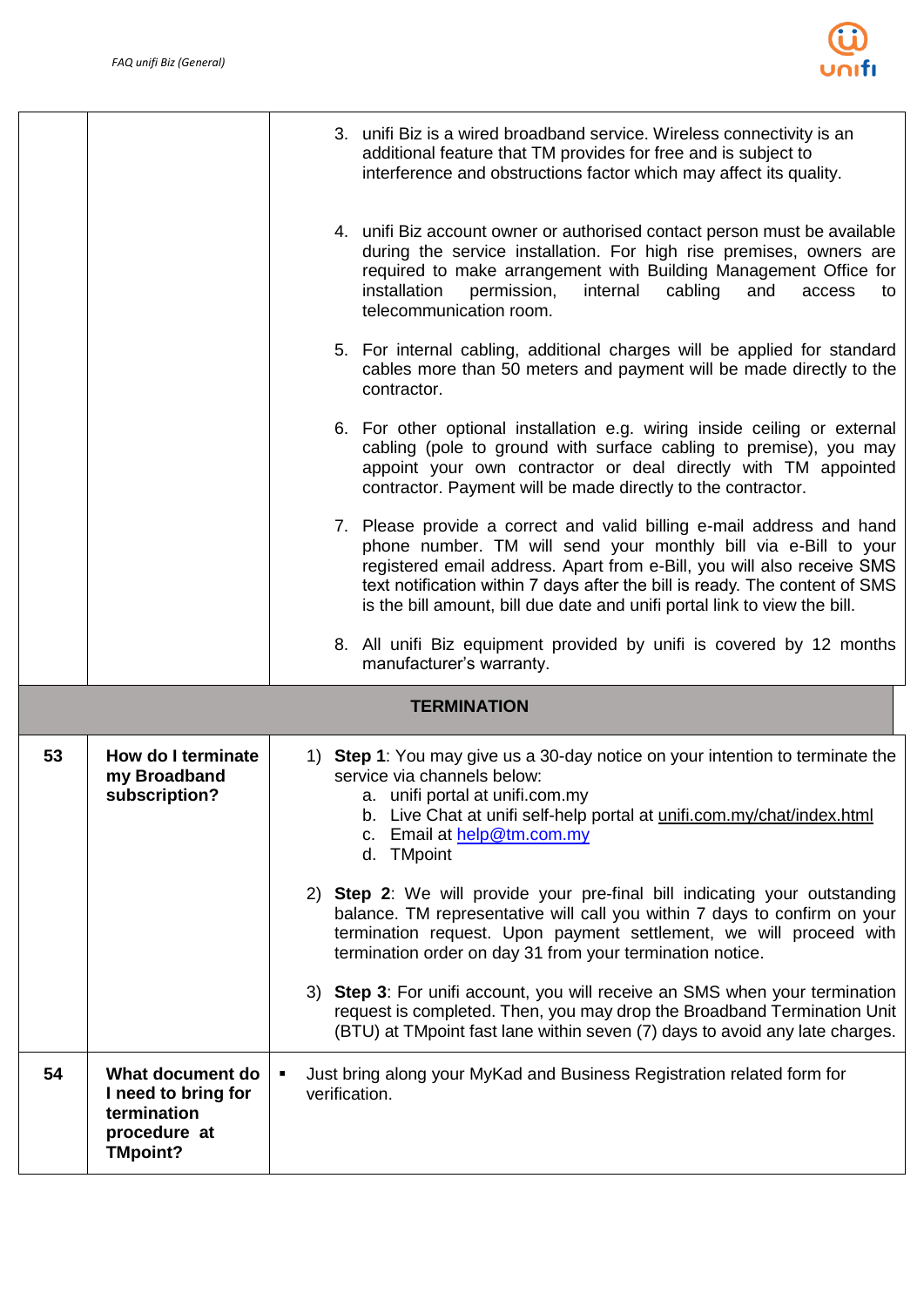

| 55 | What if I couldn't<br>go to the TMpoint<br>personally to<br>terminate the<br>service?  | If your company is registered under a personal name or trading/enterprise<br>category, you are allowed to send an authorised representative to terminate<br>the service on your behalf only for the following scenarios listed below:                                                                                                                                                                                                                                   |                                                                                                                                                                                                                                                                                                                             |  |  |
|----|----------------------------------------------------------------------------------------|-------------------------------------------------------------------------------------------------------------------------------------------------------------------------------------------------------------------------------------------------------------------------------------------------------------------------------------------------------------------------------------------------------------------------------------------------------------------------|-----------------------------------------------------------------------------------------------------------------------------------------------------------------------------------------------------------------------------------------------------------------------------------------------------------------------------|--|--|
|    |                                                                                        | <b>Scenario</b>                                                                                                                                                                                                                                                                                                                                                                                                                                                         | Supporting document required from an authorised<br>representative                                                                                                                                                                                                                                                           |  |  |
|    |                                                                                        | You have serious<br>medical problem<br>/unable to walk-in to<br><b>TMpoint/ Critical</b><br>Illness                                                                                                                                                                                                                                                                                                                                                                     | Doctor's consent letter on the account owner<br>medical condition/ Medical appointment<br>card/any valid medical supporting document.<br>A copy of the owner's IC/Passport<br>Authorised person's IC/Passport<br>Authorisation letter with the owner's signature.<br>$\bullet$<br><b>Business Registration related form</b> |  |  |
|    |                                                                                        | You are not in<br>Malaysia (resides /<br>working overseas)                                                                                                                                                                                                                                                                                                                                                                                                              | A copy of the owner's passport or letter to<br>$\bullet$<br>prove that you are studying/working abroad<br>A copy of the owner's IC/Passport<br>Authorised person's IC/Passport<br>Authorisation letter with the owner's signature.<br><b>Business Registration related form</b>                                             |  |  |
|    |                                                                                        | OKU                                                                                                                                                                                                                                                                                                                                                                                                                                                                     | A copy of the owner's IC/Passport<br>$\bullet$<br>Authorised person's IC/Passport<br>Authorisation letter with the owner's signature.<br>The owner's OKU card<br><b>Business Registration related form</b>                                                                                                                  |  |  |
|    |                                                                                        | Senior Citizen (60<br>years and above)                                                                                                                                                                                                                                                                                                                                                                                                                                  | A copy of the owner's IC/Passport<br>$\bullet$<br>Authorised person's IC/Passport<br>$\bullet$<br>Authorisation letter with the owner's signature.<br>$\bullet$<br><b>Business Registration related form</b>                                                                                                                |  |  |
|    |                                                                                        | Demise of the<br>account owner                                                                                                                                                                                                                                                                                                                                                                                                                                          | Authorised person's IC/Passport<br>$\bullet$<br>The original / certified true copy of the death<br>certificate of the account owner<br><b>Business Registration related form</b>                                                                                                                                            |  |  |
|    |                                                                                        | However, if your company is registered as SDN BHD / BHD/LLP/ Ikhtisas<br>Professional (Registered)/Company without Business Registration<br>Number (BRN), a company representative may apply for the termination<br>on behalf of the company with the supporting documents below:<br>A copy of the Director's IC/Passport<br>The representative's IC/Passport<br>Original Authorisation letter with the company letterhead<br><b>Business Registration related Form</b> |                                                                                                                                                                                                                                                                                                                             |  |  |
| 56 | Where can I get<br>sample of the<br>authorisation<br>letter?                           |                                                                                                                                                                                                                                                                                                                                                                                                                                                                         | You may view a sample of authorisation letter here.                                                                                                                                                                                                                                                                         |  |  |
| 57 | Do I need to return<br>my device<br>(phone/modem/ro<br>uter etc.) upon<br>termination? | Please note that you are required to return your Broadband Termination Unit<br>П<br>(BTU).                                                                                                                                                                                                                                                                                                                                                                              |                                                                                                                                                                                                                                                                                                                             |  |  |
|    |                                                                                        | $\blacksquare$<br>that need to be returned.                                                                                                                                                                                                                                                                                                                                                                                                                             | During your service termination request, we will advise on the type of devices                                                                                                                                                                                                                                              |  |  |